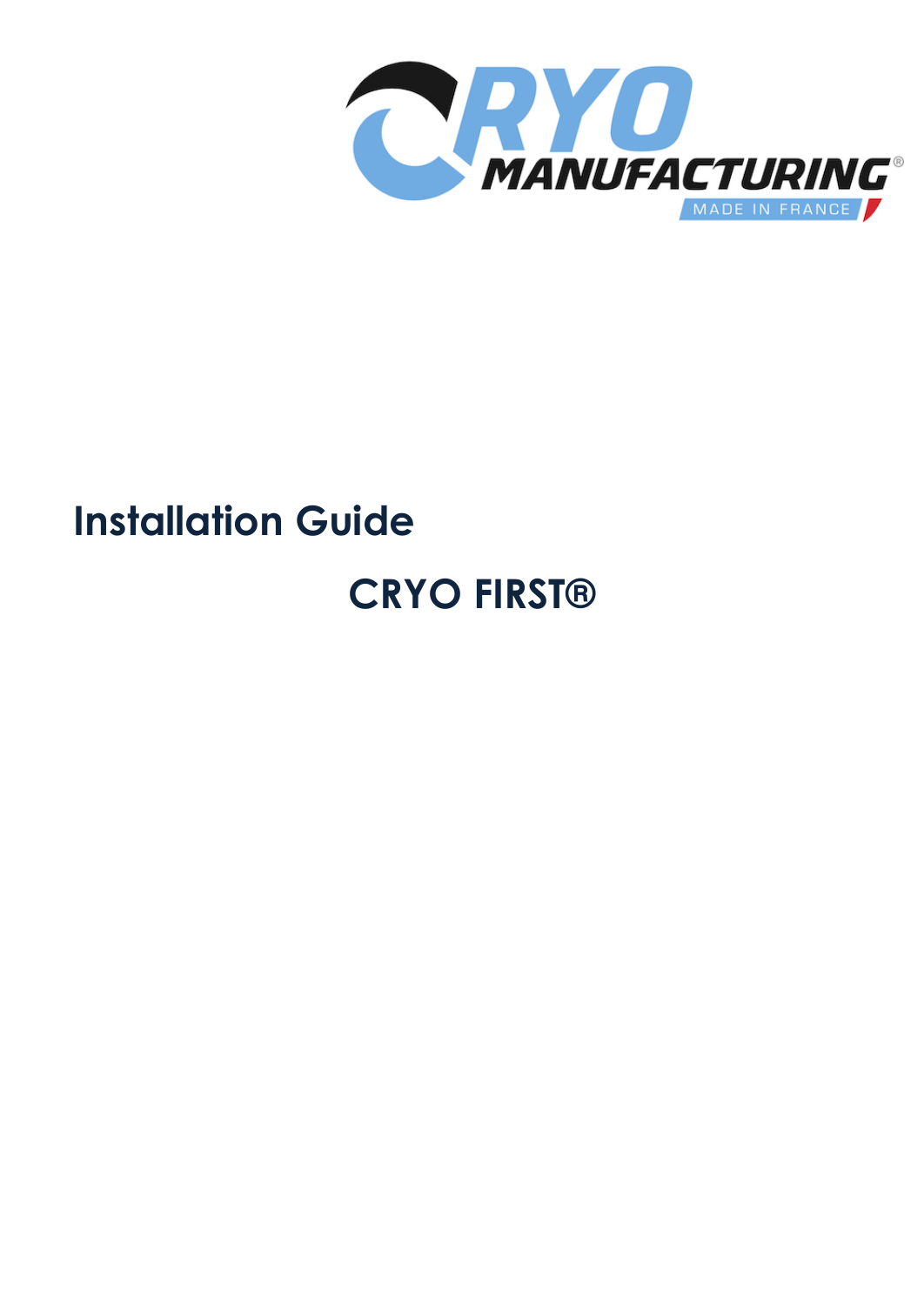

# **INSTALLATION GUIDE**

**for Whole Body Cryotherapy cab**

# **Recommended Space**

It is recommended to have a dedicated room for your cryotherapy cab

- Surface area of the cab has to be 12 m2 minimum Our recommendation is between 12m2 to 18 m2 (changing room being not included)
- The width of the access room cannot be below 0.9 meters
- The maximum distance between the nitrogen tank and the cab's door is 1,80 m
- Room temperature should be between 15°C and 35°C and room hygrometry maximum 65% (Ideally 45%)

### **Technical Requirements (\* see details at the end of the document)**

- 1 power supply 230 v monophase 16 A
- 1 air extractor (capacity to be defined with our technical service according to the configuration of the room and the nitrogen storage) The suction needs to be positioned on the lower area (nitrogen heavier than the air) and the air inlet on upper area
- 1 oxygen sensor (in standard in our cabs)
- 1 external outlet \* Ø 80 mm to connect the cab CRYOFirst®' with a flexible hose supplied by the producer. The extraction needs to be placed to a 2,30 m height

*\*Mandatory for all liquid nitrogen storage. To be checked with us according to the room volume and tank capacity*

# **Technical Specifications of the cab**

Nominal power: 1,5 kW Width: 790 mm Depth: 1 120 mm Height : 1 950 mm Weight below 200 kg Nitrogen consumption for the cold setting up at -110 °C: 4 to 5 liters \* Nitrogen consumption during the session at -130 °C: 3,5 liters \* \* These consumption data are depending on the room humidity rate (40 to 60% humidity)

Session temperature of the cab: -90°C to-150°C Cold setting up: 3 to 4 min Session time: 1 to 3 min maximum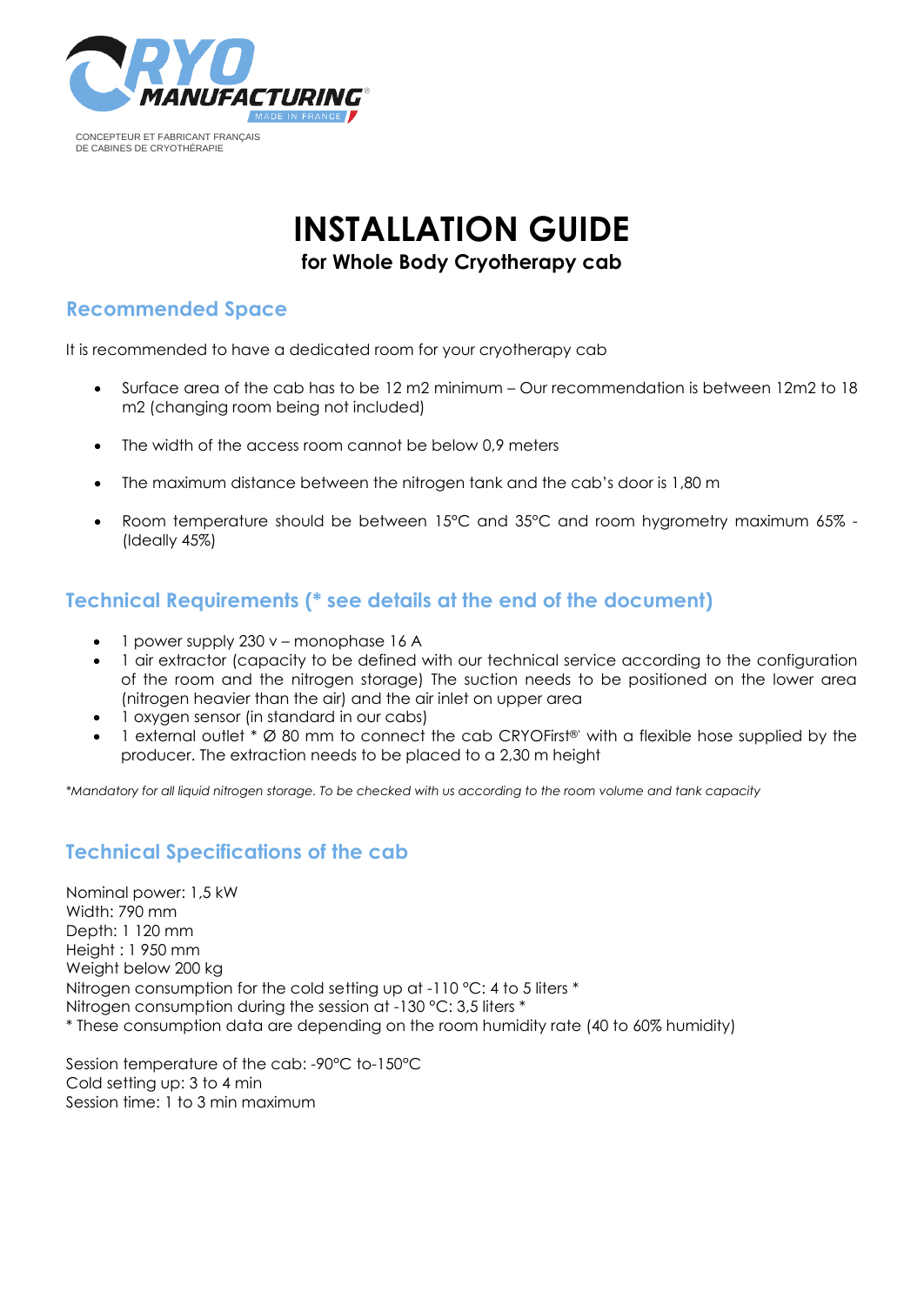

# **Facilities required**

#### Nitrogen evacuation outlet

1 **evacuation outlet** 80 mm diameter:

- To forecast on the wall and towards outside. **Extractor tubes needs to be placed with a minimum distance of 10 cm from the wall in order to connect our evacuation hoses**
- To be placed at 2m30 from the ground
- The cab will be connected to this outlet with flexible evacuation pipes from maximum length of 1,5 m. Please forecast if necessary to provide a connection with PVC tubes with 80 mm diameter if your cab is located above 1,5 m from the wall

-

#### Power sockets

- Near the cab: 1 power supply 230V monophase 10 à 16A

#### Room air extractor

The extractor needs to be sized in collaboration with your nitrogen supplier as well as with SWOTTAM

The room air intake needs to be placed on the nearest part of the ground (nitrogen being heavier than the air)

The air intakes planned in your room needs to be fitted with your installer and according to the power of your extractor. The air outlet pipes extracted towards outside have variable dimensions according to the power of the extractor (diameter 125 mm or +)

Please contact your installer

#### Optionally: outlet for nitrogen hose

In case of positioning the tank outside, it is necessary to forecast a hole allowing the tank hose crossing to be connected to the cab.

For an isolated hose such as the one forecast by CRYO MANUFACTURING, the hole to be done is 100 mm as well. It will be positioned to 1,2 from the ground.